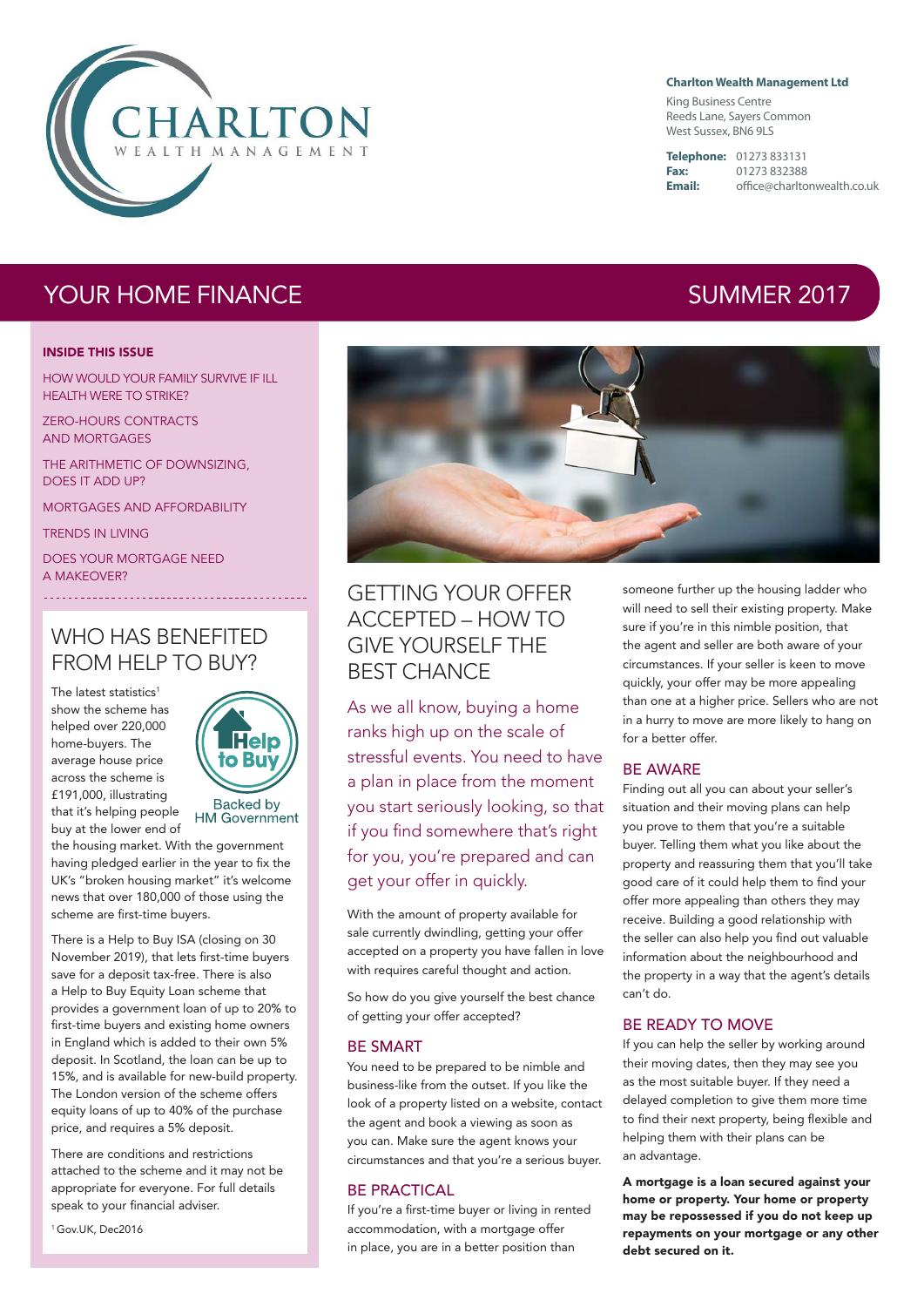# HOW WOULD YOUR FAMILY SURVIVE IF ILL HEALTH WERE

With inflation now rising, many families are understandably concerned about the impact of higher prices on their already-stretched household budgets. If an unexpected and serious illness were to strike, they could find themselves in financial difficulties before long. At a time like this a protection policy that pays out a cash sum would be a tremendous benefit.

Critical illness cover means that if you were to be diagnosed with a serious medical condition, you would receive a tax-free lump sum payment. No-one would want to be worrying about their finances when seriously ill, so having this type of cover in place could provide valuable reassurance for you and your family.

Policies generally cover cancer, coronary artery bypass, heart attack, kidney failure, major organ transplant, multiple sclerosis and stroke. Permanent disability caused by an illness or injury is usually included too.

## A LUMP-SUM PAYMENT

Generally, you will receive your tax-free lumpsum payment around 30 days from making a successful claim. You could use it to pay off your mortgage or other debts, pay for nursing care or use it to make alterations to your home such as wheelchair access.

## PARTIAL PAYMENTS

Some policies include what is called 'severitybased cover', where the policy pays out a proportion of the sum assured, depending on the severity of the diagnosis and continues to provide cover for the more serious conditions.

Some insurers do require you to undergo a medical examination before they will quote for providing cover. You will need to provide detailed information about your medical history. Premiums are based on an assessment of your state of health. If you have existing health problems, then they won't be covered under your policy.

There's a wide variety of policies on the market covering various medical conditions, so taking expert advice will help you make the right choice.

If the policy has no investment element then it will have no cash in value at any time and will cease at the end of the term. If premiums are not maintained, then cover will lapse.

## TO STRIKE? ZERO-HOURS CONTRACTS AND MORTGAGES

A zero-hours contract is one under which an employee isn't guaranteed work. They are often mentioned in the press because, whilst they suit some employees, others struggle with the lack of job security that comes with them.

Many workers find zero-hours contracts of benefit to their circumstances because they provide the flexibility of being able to fit work around other commitments, like child care or looking after elderly parents. These contracts can also provide an opportunity to work more hours, if they are available.

#### BUYING A HOME

Although many people on these contracts can show they receive a regular income and feel they are easily able to afford mortgage repayments, not all mortgage lenders view these workers in the same light.

Being on a zero-hours contract isn't on its own a reason to be turned down for a mortgage; however, you can expect to go through a more stringent mortgage application process than someone who works on a standard employment contract.

When applying for a mortgage, you will need to show evidence of at least 12 months' employment, and some lenders may ask for two years of employment history before they will consider your application. It can also be helpful if your employer can provide any supporting evidence to show proof of future employment and the likely number of hours you can expect to work.

## BUYING JOINTLY

If you're applying for a joint mortgage with a partner or friend, then the lender will take into consideration both financial circumstances. It will obviously help your application if the person you are borrowing with has a stable financial situation.

## YOUR FIRST STEP

Getting the right financial advice is crucial. As mortgage advisers, we can assess your individual position and be able to gauge your chances of being offered a loan. More lenders are now granting mortgages in these circumstances, and we can provide the advice you need.

A mortgage is a loan secured against your home or property. Your home or property may be repossessed if you do not keep up repayments on your mortgage or any other debt secured on it.

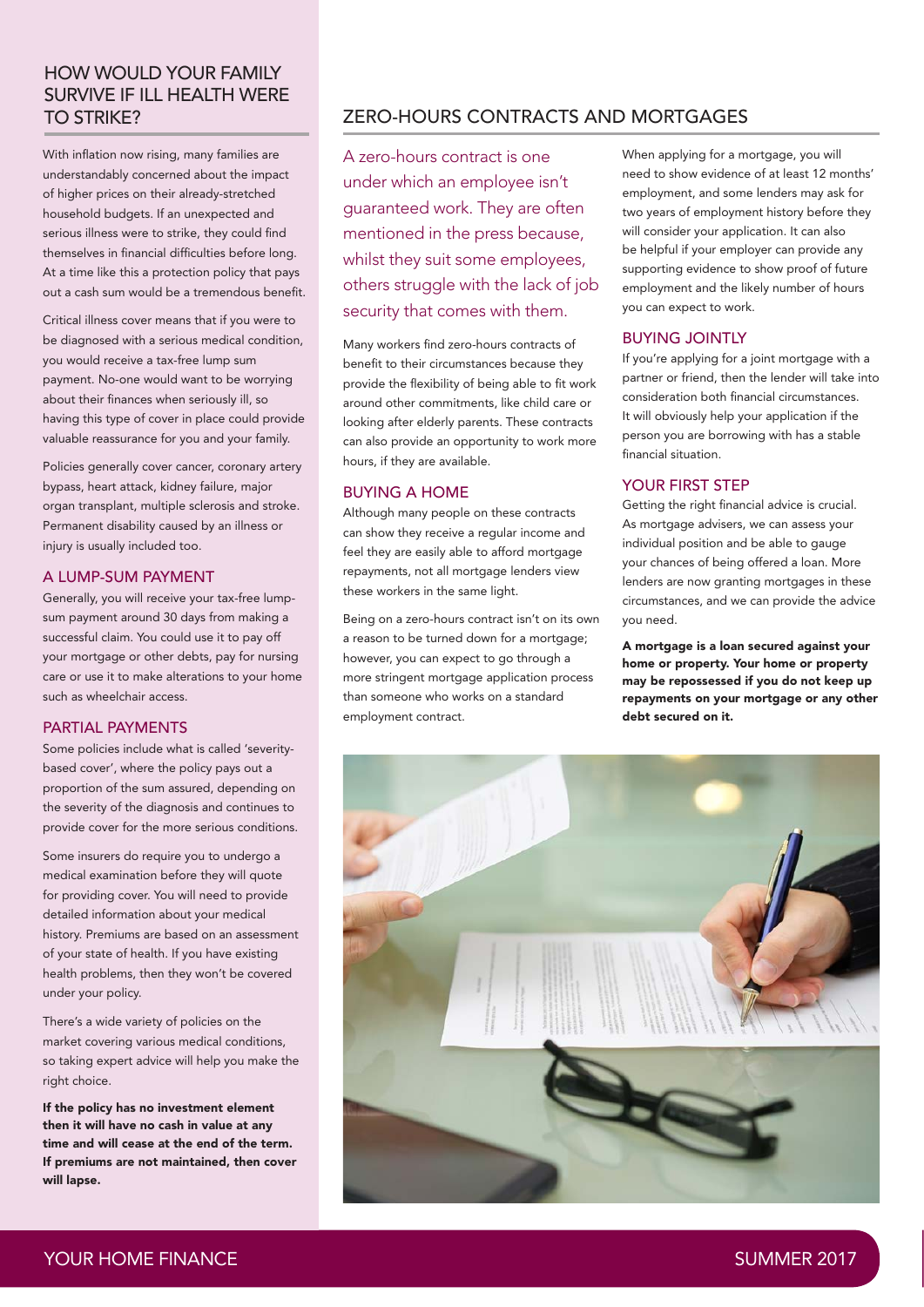## THE ARITHMETIC OF DOWNSIZING, DOES IT ADD UP?

For those who didn't manage to save enough to fund their retirement, or find their existing home is too big and expensive to run, there can be an easy answer. You sell your home, move to a cheaper one and live off the money you've made. Moving somewhere smaller, the theory goes, can be a good way to slash household expenses such as heating bills and council tax. You could end up with a reasonable amount of cash to spare. But do the sums really add up?

The former pensions minister, Steve Webb, now a director at insurer Royal London, had some strong words to say to those intending to rely on their home to fund their retirement. He has called this the "downsizing delusion",

expressing the view that most people doing this would experience a fall in their living standards on retirement. He went on to say that "in most of Britain, the amount of money you could free up by trading down to a smaller property would only generate a very modest income."

## LACK OF RETIREMENT HOUSING

With shortages in all sectors of the property market, it could be hard to find the right property to downsize to, in a suitable location close to local amenities, like shops and doctors' surgeries, which are important considerations for older people. In addition, many people still have children living with them, or are still paying off their mortgage, meaning that downsizing might not work for them.

Mr Webb illustrated his point with this example, based on 2016–17 tax year full new state pension of £155.65, which was increased to £159.55 from April. If someone sold a detached house for, say, £310,000 and traded down to a semi-detached home at £197,000, they would have around £113,000 to use as a pension. He calculated that this sum would buy



an annuity paying around £5,700 a year. Add to this the value of a state pension at £155.65 per week and this will give an annual income of around £13,700 a year, half the average wage of a full-time worker.

## MORTGAGES AND AFFORDABILITY

Affordability issues are deterring buyers, which is causing annual house price growth to stall, according to data from the Office for National Statistics. Its figures, based on Land Registry records, show that the average price of a residential property in the UK dropped by 0.6% between February and March this year.

Aspiring homeowners are often confronted with a lack of supply, the need to find a huge amount of money for a deposit, rising inflation and concerns about what Brexit might mean for their employment prospects

## GOOD NEWS FOR OLDER BUYERS

Most lenders reviewed and tightened their lending criteria following the 2008 financial crisis and subsequent Mortgage Market Review. However, as the population ages, more people divorce and remarry, having a lending age cap doesn't make it easier for older borrowers to get mortgage finance. So, it's welcome news that many lenders are becoming more flexible and are increasing their upper age limits. The Nationwide, for example increased its upper age limit for final repayment to 85 last July, with others following suit.

However, there are further issues that need to be addressed. For example, many lenders do not accept selling a house as a repayment strategy for those with interest-only mortgages. This can be restrictive to older borrowers who are keen to downsize to a smaller property, or wanting to move to a retirement home.

## PARENTS FACE AFFORDABILITY ISSUES TOO

There's evidence that young women are delaying pregnancy because of worries over affording a mortgage. The average age of a first-time mum in the UK has risen to 27. People aged in their 30s often feel under



pressure to delay family plans due to worries about being able to afford repayments on the size of mortgage they would require for a home big enough to meet their needs.

If you're thinking about buying a property, do get in contact with us for some sound mortgage advice. We know how the various banks and building societies apply their lending criteria and can help you find the most appropriate lender and loan based on your circumstances.

A mortgage is a loan secured against your home or property. Your home or property may be repossessed if you do not keep up repayments on your mortgage or any other debt secured on it.